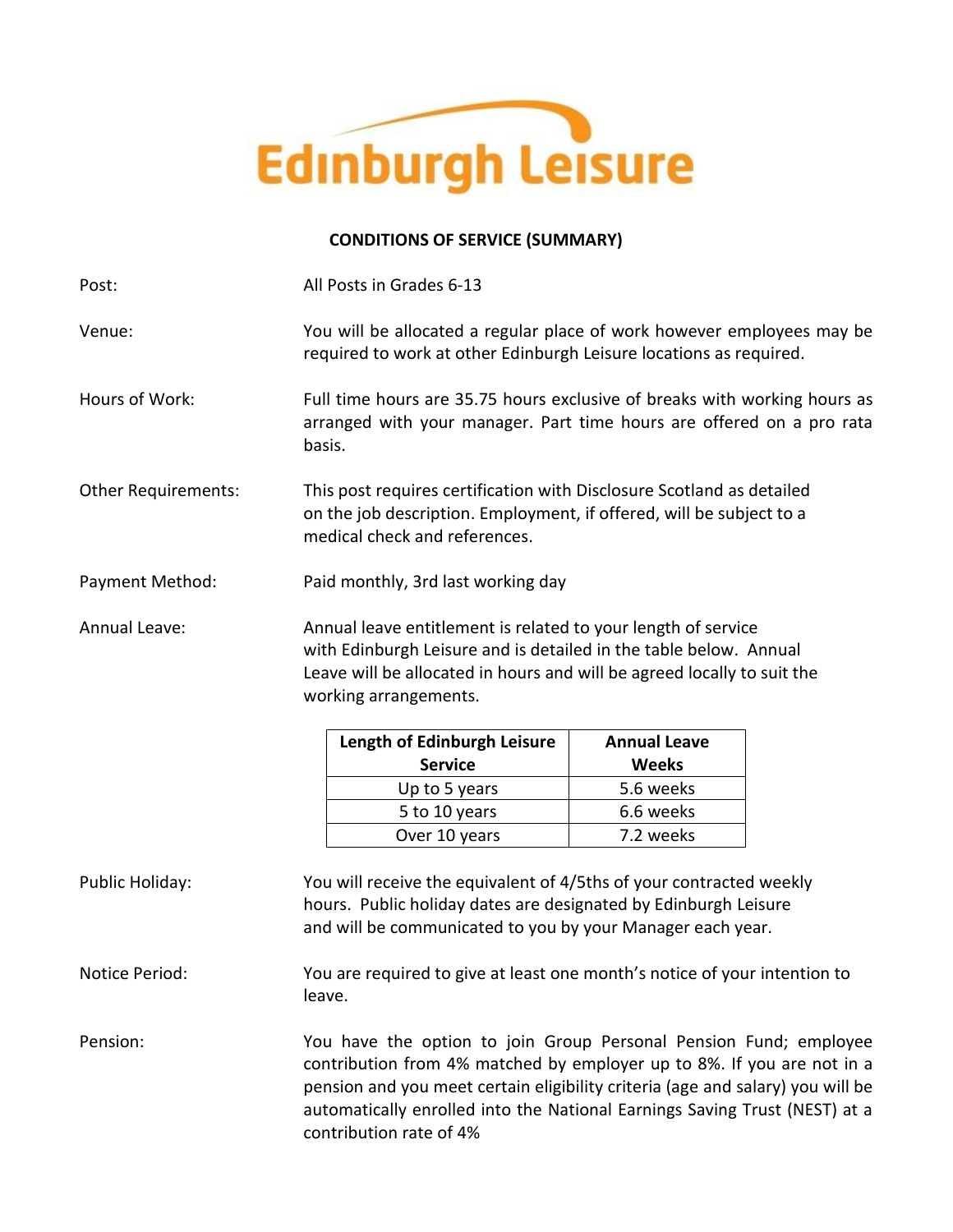Equal Opportunities: Edinburgh Leisure is an Equal Opportunities Employer and considers applicants on their suitability for the post regardless of sex, race, religion, disability or sexual orientation Sickness Allowance: Employees with less than 6 months service get SSP (Statutory Sick Pay) only. Occupational Sick Pay is available to employees with more than 6 months service (when the sickness commences) and starts from 5 weeks Full pay/5 weeks' half pay. Standards of Presentation: Edinburgh Leisure has strict standards of presentation, which staff are required to comply with. Uniforms are provided for the majority of posts and where provided these must be kept clean and well presented. Disabled Candidates: If you have a disability and need assistance in completing your application form, or if you are short listed and have special needs for the interview, please contact the Human Resources Section to discuss your needs. Other Benefits: Discounted Membership to use our facilities and bookable activities

Please note that this is a summary of Edinburgh Leisure's conditions of service. If you are successful at interview and are offered employment, the specific conditions that apply to you will be detailed in your contract.